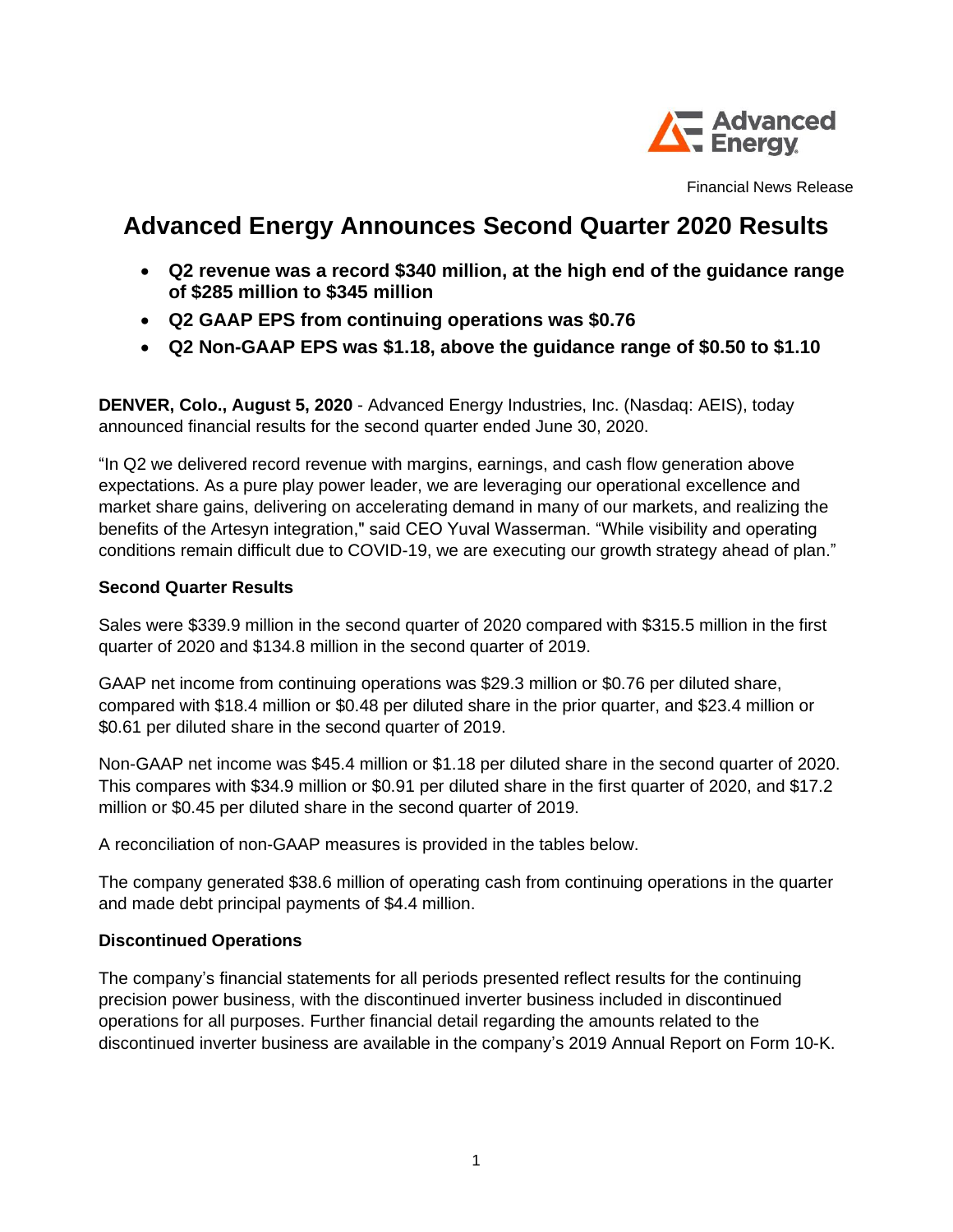### **Third Quarter 2020 Guidance**

Based on the company's current view, beliefs and assumptions, guidance for the third quarter of 2020 is within the following ranges.

|                                     | Q3 2020           |
|-------------------------------------|-------------------|
| Revenues                            | $$350M +/- $25M$  |
| GAAP EPS from continuing operations | $$0.88 +/- $0.25$ |
| Non-GAAP EPS                        | $$1.15 +/- $0.25$ |

## **Conference Call**

Management will host a conference call today, August 5, 2020 at 6:00 a.m. Mountain Time / 8:00 a.m. Eastern Time to discuss Advanced Energy's financial results. Domestic callers may access this conference call by dialing 855-232-8958. International callers may access the call by dialing +1 315-625-6980. Participants will need to provide the operator with conference ID number 1753437, which has been reserved for this call. A webcast will also be available on the company's investors web page at ir.advanced-energy.com**.**

## **About Advanced Energy**

Advanced Energy (Nasdaq: AEIS) is a global leader in the design and manufacturing of highly engineered, precision power conversion, measurement and control solutions for mission-critical applications and processes. AE's power solutions enable customer innovation in complex applications for a wide range of industries including semiconductor equipment, industrial, manufacturing, telecommunications, data center computing and healthcare. With engineering knowhow and responsive service and support around the globe, the company builds collaborative partnerships to meet technology advances, propel growth for its customers and innovate the future of power. Advanced Energy has devoted more than three decades to perfecting power for its global customers and is headquartered in Denver, Colorado, USA. For more information, visit www.advancedenergy.com.

Advanced Energy | Precision. Power. Performance.

### **For more information, contact:**

Brian Smith Advanced Energy (970) 407-6555 brian.smith@aei.com

### **Non-GAAP Measures**

This release includes GAAP and non-GAAP income and per-share earnings data and other GAAP and non-GAAP financial information. Advanced Energy's non-GAAP measures exclude the impact of non-cash related charges such as stock-based compensation and amortization of intangible assets, as well as discontinued operations, and non-recurring items such as acquisition-related costs and restructuring expenses. Beginning in Q2 2020, Advanced Energy's non-GAAP measures will exclude non-cash unrealized foreign currency gains or losses that result from remeasurement to functional currency long-term obligations related to pension and operating lease liabilities as the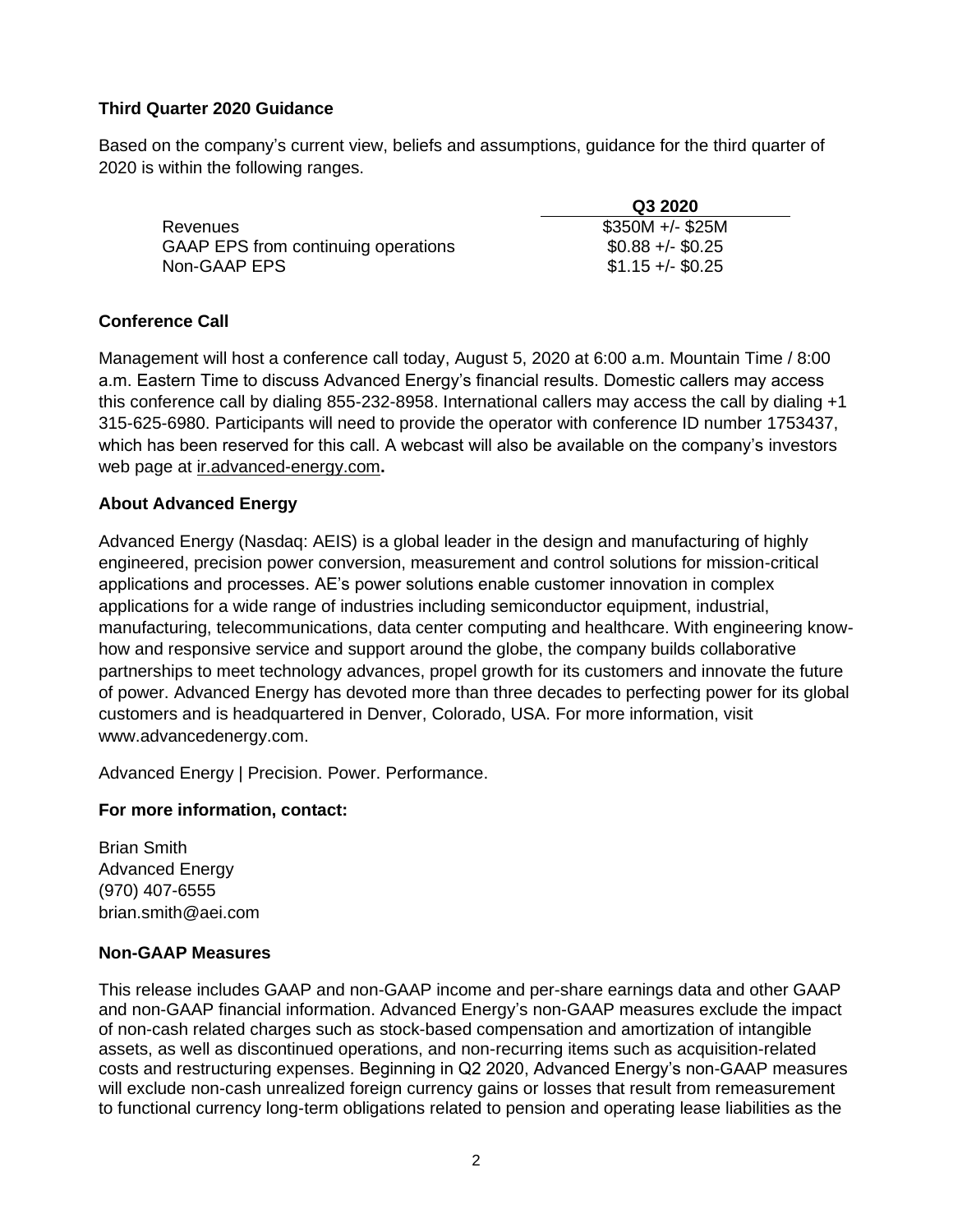remeasurement does not represent current economic exposure and is unrelated to our overall operating performance. These long-term obligations were acquired in connection with the Artesyn acquisition and the Company previously used derivatives to hedge the exposure; however, the Company has determined it will no longer hedge these non-economic exposures. The tax effect of our non-GAAP adjustments represents the anticipated annual tax rate applied to each non-GAAP adjustment after consideration of their respective book and tax treatments.

The non-GAAP measures included in this release are not in accordance with, or an alternative for, similar measures calculated under generally accepted accounting principles and may be different from non-GAAP measures used by other companies. In addition, these non-GAAP measures are not based on any comprehensive set of accounting rules or principles. Advanced Energy believes that these non-GAAP measures provide useful information to management and investors to evaluate business performance without the impacts of certain non-cash charges, non-economic foreign currency remeasurements, and other cash charges which are not part of the company's usual operations. The company uses these non-GAAP measures to assess performance against business objectives, make business decisions, develop budgets, forecast future periods, assess trends and evaluate financial impacts of various scenarios. In addition, management's incentive plans include these non-GAAP measures as criteria for achievements. Additionally, the company believes that these non-GAAP measures, in combination with its financial results calculated in accordance with GAAP, provide investors with additional perspective. While some of the excluded items may be incurred and reflected in the company's GAAP financial results in the foreseeable future, the company believes that the items excluded from certain non-GAAP measures do not accurately reflect the underlying performance of its continuing operations for the period in which they are incurred. The use of non-GAAP measures has limitations in that such measures do not reflect all of the amounts associated with the company's results of operations as determined in accordance with GAAP, and these measures should only be used to evaluate the company's results of operations in conjunction with the corresponding GAAP measures. Please refer to the Form 8-K regarding this release furnished today to the Securities and Exchange Commission.

### **Forward-Looking Statements**

The company's guidance with respect to anticipated financial results for the third quarter ending September 30, 2020, potential future growth and profitability, future business mix, expectations regarding future market trends, future performance within specific markets and other statements herein or made on the above-announced conference call that are not historical information are forward-looking statements within the meaning of Section 27A of the Securities Act of 1933 and Section 21E of the Securities Exchange Act of 1934. Forward-looking statements are subject to known and unknown risks and uncertainties that could cause actual results to differ materially from those expressed or implied by such statements. Such risks and uncertainties include, but are not limited to: (a) the effects of global macroeconomic conditions upon demand for our products and services; (b) the volatility and cyclicality of the industries the company serves, particularly the semiconductor industry; (c) delays in capital spending by end-users in our served markets; (d) the risks and uncertainties related to the acquisition and integration of Artesyn Embedded Power including the optimization and reduction of our global manufacturing sites; (e) the recent outbreak of COVID-19 and its potential adverse impact on our product manufacturing, research & development, supply chain, services and administrative operations; (f) the accuracy of the company's estimates related to fulfilling solar inverter product warranty and post-warranty obligations; (g) the company's ability to realize its plan to avoid additional costs after the solar inverter wind-down; (h) the accuracy of the company's assumptions on which its financial statement projections are based; (i) the impact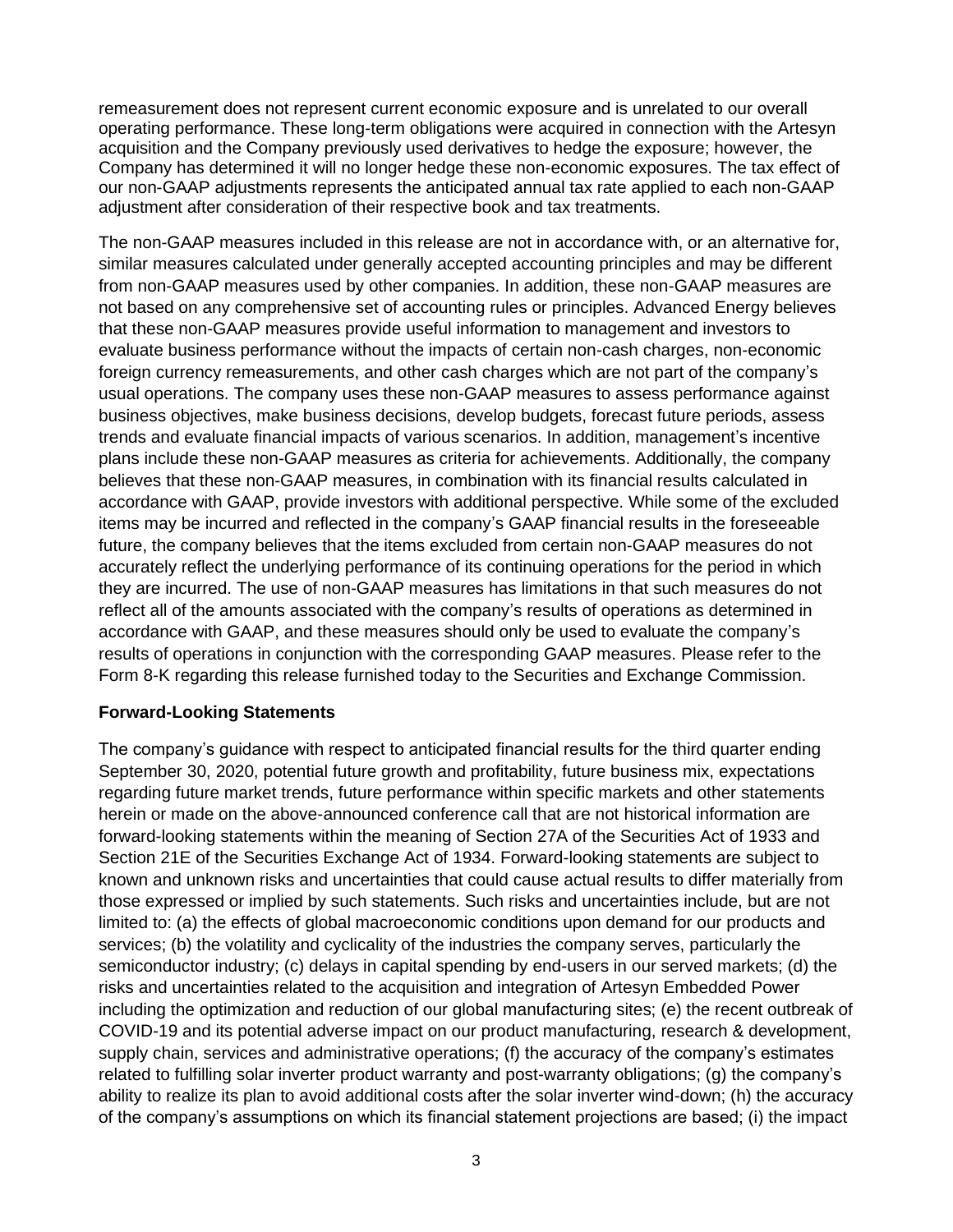of product price changes, which may result from a variety of factors; (j) the timing of orders received from customers; (k) the company's ability to realize benefits from cost improvement efforts including avoided costs, restructuring plans and inorganic growth; (l) the company's ability to obtain in a timely manner the materials necessary to manufacture its products; (m) unanticipated changes to management's estimates, reserves or allowances; (n) changes and adjustments to the tax expense and benefits related to the U.S. tax reform that was enacted in late 2017; and (o) the impact of escalating political, economic and policy tensions and conflicts between China and the United States including, but not limited to, trade wars and export restrictions between the two countries, China's national security law for Hong Kong, and China's expansion of control over the South China Sea, any of which could negatively impact our customers' and our presence, operations, and financial results. These and other risks are described in Advanced Energy's Form 10-K, Forms 10-Q and other reports and statements filed with the Securities and Exchange Commission (the "SEC"). These reports and statements are available on the SEC's website at www.sec.gov. Copies may also be obtained from Advanced Energy's investor relations page at ir.advanced-energy.com or by contacting Advanced Energy's investor relations at 970-407-6555. Forward-looking statements are made and based on information available to the company on the date of this press release. Aspirational goals and targets discussed on the conference call or in the presentation materials should not be interpreted in any respect as guidance. The company assumes no obligation to update the information in this press release.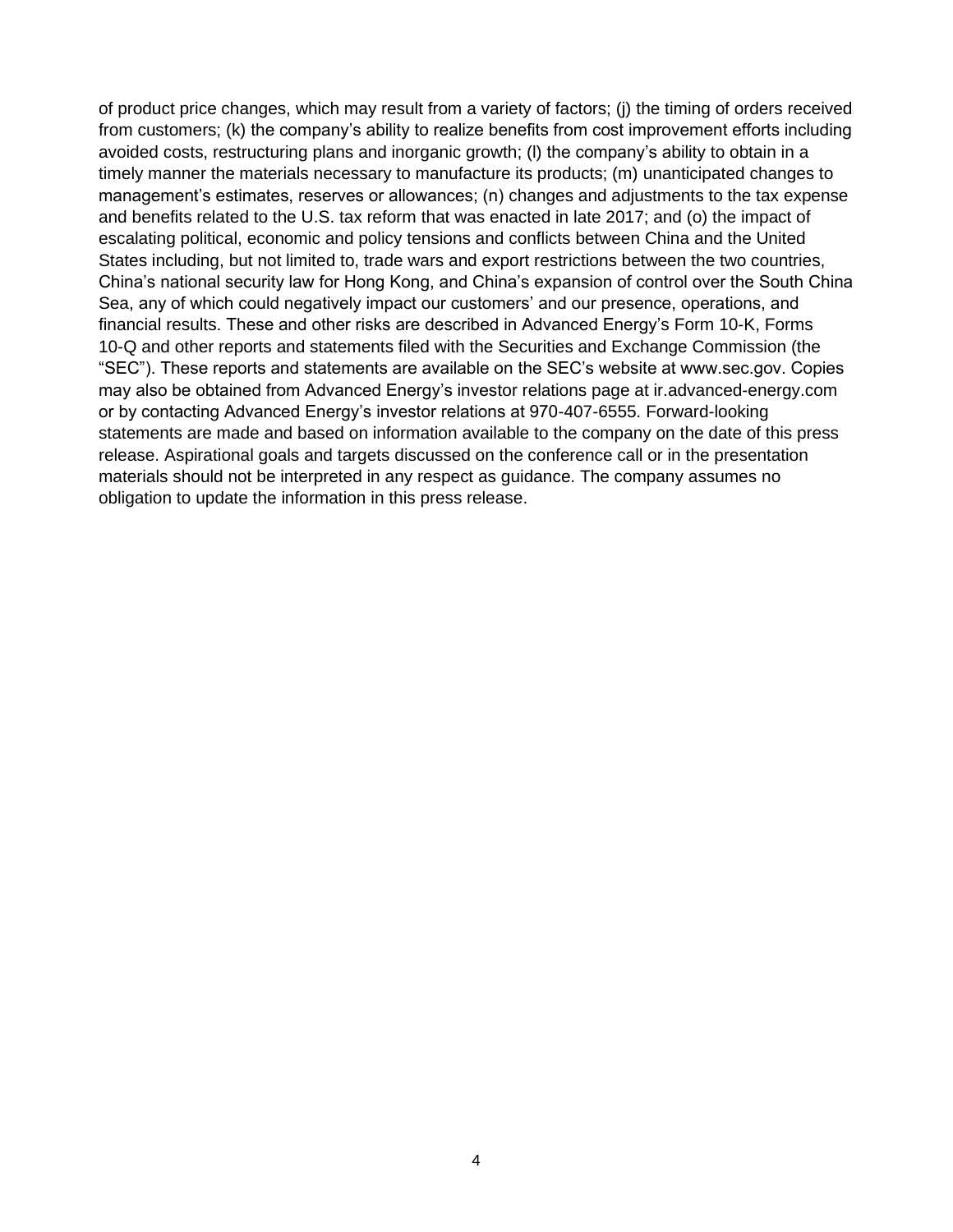#### **ADVANCED ENERGY INDUSTRIES, INC. CONDENSED CONSOLIDATED STATEMENTS OF OPERATIONS (in thousands, except per share data)**

|                                                    |                         |                 |          | <b>Three Months Ended</b> |          |              | <b>Six Months Ended</b> |                     |          |              |  |
|----------------------------------------------------|-------------------------|-----------------|----------|---------------------------|----------|--------------|-------------------------|---------------------|----------|--------------|--|
|                                                    |                         | <b>June 30,</b> |          |                           |          | March 31,    | <b>June 30,</b>         |                     |          |              |  |
|                                                    |                         | 2020            |          | 2019                      |          | 2020         |                         | 2020                |          | 2019         |  |
|                                                    |                         | Unaudited       |          | Unaudited                 |          | Unaudited    |                         | Unaudited           |          | Unaudited    |  |
| Sales:                                             |                         |                 |          |                           |          |              |                         |                     |          |              |  |
| Product                                            |                         | \$311,770       |          | \$106,193                 |          | \$289,361    |                         | \$601,131           |          | \$218,305    |  |
| Service                                            |                         | 28,110          |          | 28,617                    |          | 26,095       |                         | 54,205              |          | 57,248       |  |
| <b>Total sales</b>                                 |                         | 339,880         |          | 134,810                   |          | 315,456      |                         | 655,336             |          | 275,553      |  |
| Cost of sales:                                     |                         |                 |          |                           |          |              |                         |                     |          |              |  |
| Product                                            |                         | 195,535         |          | 56,113                    |          | 191,066      |                         | 386,601             |          | 116,914      |  |
| Service                                            |                         | 14,041          |          | 14,571                    |          | 12,159       |                         | 26,200              |          | 28,773       |  |
| Total cost of sales                                |                         | 209,576         |          | 70,684                    |          | 203,225      |                         | 412,801             |          | 145,687      |  |
| Gross profit                                       |                         | 130,304         |          | 64,126                    |          | 112,231      |                         | 242,535             |          | 129,866      |  |
|                                                    |                         | 38.3 %          |          | 47.6%                     |          | 35.6 %       |                         | 37.0%               |          | 47.1 %       |  |
| Operating expenses:                                |                         |                 |          |                           |          |              |                         |                     |          |              |  |
| Research and development                           |                         | 35,855          |          | 21,840                    |          | 34,770       |                         | 70,625              |          | 43,129       |  |
| Selling, general and administrative                |                         | 48,174          |          | 27,612                    |          | 45,991       |                         | 94,165              |          | 56,626       |  |
| Amortization of intangible assets                  |                         | 5,009           |          | 1,874                     |          | 5,006        |                         | 10,015              |          | 3,847        |  |
| Restructuring expense                              |                         | 5,790           |          | 1,795                     |          | 656          |                         | 6,446               |          | 3,468        |  |
| Total operating expenses                           |                         | 94,828          |          | 53,121                    |          | 86,423       |                         | 181,251             |          | 107,070      |  |
| Operating income                                   |                         | 35,476          |          | 11,005                    |          | 25,808       |                         | 61,284              |          | 22,796       |  |
| Other income (expense), net                        |                         | (1, 587)        |          | 15,545                    |          | (3, 510)     |                         | (5,097)             |          | 16,288       |  |
| Income from continuing operations before income    |                         |                 |          |                           |          |              |                         |                     |          |              |  |
| taxes                                              |                         | 33,889          |          | 26,550                    |          | 22,298       |                         | 56,187              |          | 39,084       |  |
| Provision (benefit) for income taxes               |                         | 4,610           |          | 3,177                     |          | 3,900        |                         | 8,510               |          | 324          |  |
| Income from continuing operations, net of income   |                         |                 |          |                           |          |              |                         |                     |          |              |  |
| taxes                                              |                         | 29,279          |          | 23,373                    |          | 18,398       |                         | 47,677              |          | 38,760       |  |
| Income (loss) from discontinued operations, net of |                         |                 |          |                           |          |              |                         |                     |          |              |  |
| income taxes                                       |                         | (151)           |          | 8,324                     |          | (320)        |                         | (471)               |          | 8,315        |  |
| Net income                                         |                         | 29,128          |          | 31,697                    |          | 18,078       |                         | $\overline{47,206}$ |          | 47,075       |  |
| Income from continuing operations attributable to  |                         |                 |          |                           |          |              |                         |                     |          |              |  |
| non-controlling interest                           |                         | (16)            |          | 11                        |          | 15           |                         | (1)                 |          | 19           |  |
| Net income attributable to Advanced Energy         |                         |                 |          |                           |          |              |                         |                     |          |              |  |
| Industries, Inc.                                   | \$                      | 29,144          | \$       | 31,686                    | \$       | 18,063       | \$                      | 47,207              | \$       | 47,056       |  |
|                                                    |                         |                 |          |                           |          |              |                         |                     |          |              |  |
| Basic weighted-average common shares               |                         |                 |          |                           |          |              |                         |                     |          |              |  |
| outstanding                                        |                         | 38,294          |          | 38,274                    |          | 38,358       |                         | 38,326              |          | 38,236       |  |
| Diluted weighted-average common shares             |                         |                 |          |                           |          |              |                         |                     |          |              |  |
| outstanding                                        |                         | 38,458          |          | 38,462                    |          | 38,570       |                         | 38,525              |          | 38,443       |  |
|                                                    |                         |                 |          |                           |          |              |                         |                     |          |              |  |
| Earnings per share attributable to Advanced        |                         |                 |          |                           |          |              |                         |                     |          |              |  |
| <b>Energy Industries, Inc:</b>                     |                         |                 |          |                           |          |              |                         |                     |          |              |  |
|                                                    |                         |                 |          |                           |          |              |                         |                     |          |              |  |
| Continuing operations:                             |                         |                 |          |                           |          |              |                         |                     |          |              |  |
| Basic earnings per share                           | \$                      | 0.77            | \$       | 0.61                      | \$       | 0.48         | \$                      | 1.24                | \$       | 1.01         |  |
| Diluted earnings per share                         | $\overline{\mathbb{S}}$ | 0.76            | \$       | 0.61                      | \$       | 0.48         | \$                      | 1.24                | \$       | 1.01         |  |
|                                                    |                         |                 |          |                           |          |              |                         |                     |          |              |  |
| Discontinued operations:                           |                         |                 |          |                           |          |              |                         |                     |          |              |  |
| Basic earnings per share                           | \$<br>\$                |                 | \$       | 0.22                      | \$       | (0.01)       | \$                      | (0.01)              | \$       | 0.22         |  |
| Diluted earnings per share                         |                         |                 | \$       | 0.22                      | \$       | (0.01)       | \$                      | (0.01)              | \$       | 0.22         |  |
|                                                    |                         |                 |          |                           |          |              |                         |                     |          |              |  |
| Net income:<br><b>Basic earnings per share</b>     |                         |                 |          |                           |          |              |                         |                     |          |              |  |
| Diluted earnings per share                         | \$<br>\$                | 0.76<br>0.76    | \$<br>\$ | 0.83<br>0.82              | \$<br>\$ | 0.47<br>0.47 | \$<br>\$                | 1.23<br>1.23        | \$<br>\$ | 1.23<br>1.22 |  |
|                                                    |                         |                 |          |                           |          |              |                         |                     |          |              |  |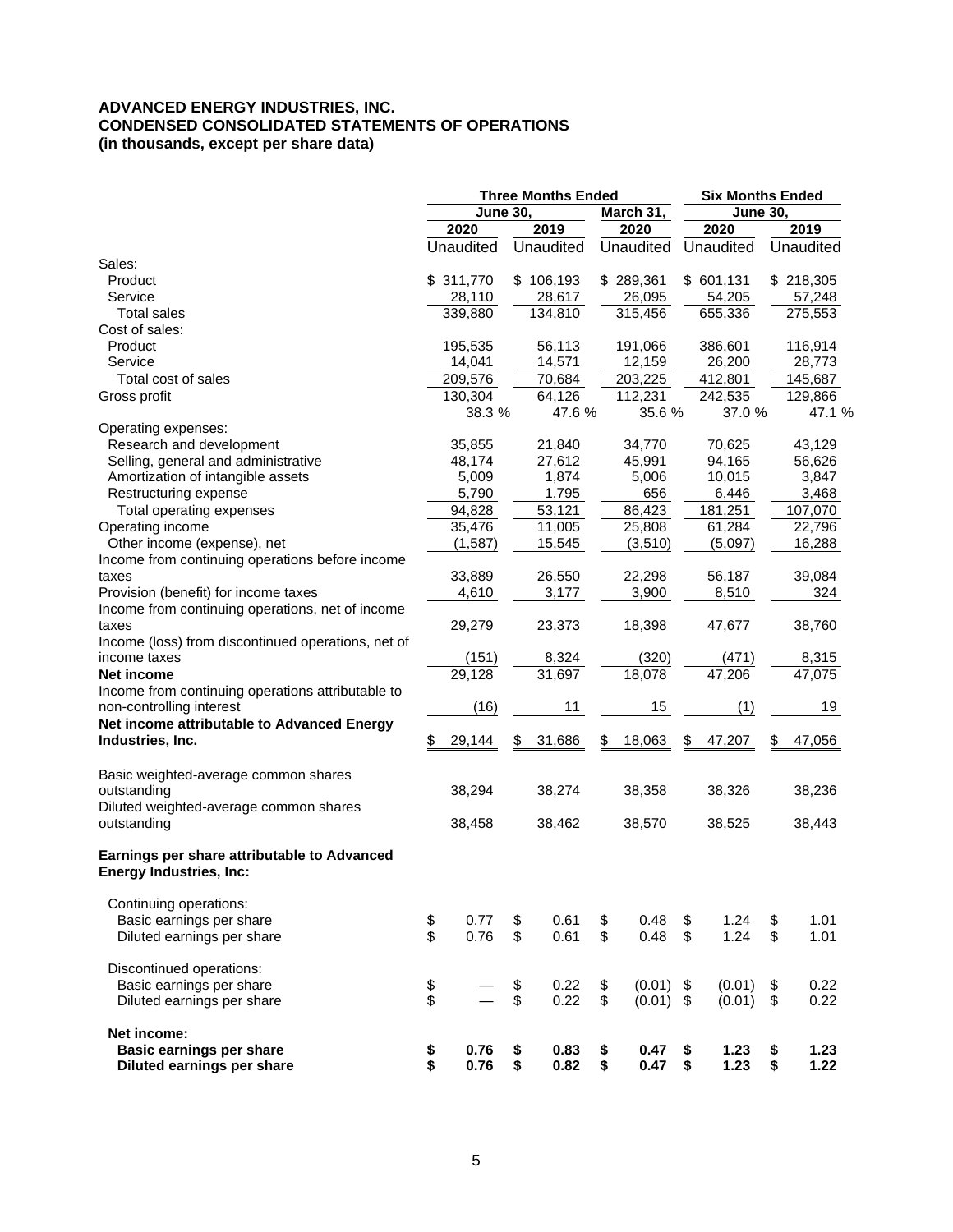#### **ADVANCED ENERGY INDUSTRIES, INC. CONDENSED CONSOLIDATED BALANCE SHEETS (in thousands)**

|                                                  | <b>June 30,</b><br>2020 | December 31,<br>2019 |  |  |
|--------------------------------------------------|-------------------------|----------------------|--|--|
| <b>ASSETS</b>                                    |                         |                      |  |  |
| Current assets:                                  |                         |                      |  |  |
| Cash and cash equivalents                        | \$<br>380,637           | \$<br>346,441        |  |  |
| Marketable securities                            | 2,729                   | 2,614                |  |  |
| Accounts and other receivable, net               | 235,613                 | 246,564              |  |  |
| Inventories                                      | 260,049                 | 230,019              |  |  |
| Income taxes receivable                          | 4,862                   | 4,245                |  |  |
| Other current assets                             | 45,792                  | 36,855               |  |  |
| Total current assets                             | 929,682                 | 866,738              |  |  |
| Property and equipment, net                      | 107,554                 | 108,109              |  |  |
| Operating lease right-of-use assets              | 107,774                 | 105,404              |  |  |
| Deposits and other assets                        | 21,776                  | 22,556               |  |  |
| Goodwill and intangibles, net                    | 381,570                 | 386,943              |  |  |
| Deferred income tax assets                       | 45,894                  | 42,656               |  |  |
| <b>Total assets</b>                              | \$1,594,250             | \$<br>1,532,406      |  |  |
| LIABILITIES AND STOCKHOLDERS' EQUITY             |                         |                      |  |  |
| <b>Current liabilities:</b>                      |                         |                      |  |  |
| Accounts payable                                 | \$<br>180,415           | \$<br>170,671        |  |  |
| Other accrued expenses                           | 125,843                 | 113,849              |  |  |
| Current portion of debt                          | 17,500                  | 17,500               |  |  |
| Current portion of operating lease liability     | 19,112                  | 18,312               |  |  |
| <b>Total current liabilities</b>                 | 342,870                 | 320,332              |  |  |
| Long-term debt                                   | 313,040                 | 321,527              |  |  |
| Non-current liabilities of continuing operations | 219,982                 | 213,287              |  |  |
| Long-term liabilities                            | 533,022                 | 534,814              |  |  |
| <b>Total liabilities</b>                         | 875,892                 | 855,146              |  |  |
| Advanced Energy stockholders' equity             | 717,813                 | 676,714              |  |  |
| Noncontrolling interest                          | 545                     | 546                  |  |  |
| Stockholders' equity                             | 718,358                 | 677,260              |  |  |
| Total liabilities and stockholders' equity       | \$1,594,250             | \$<br>1,532,406      |  |  |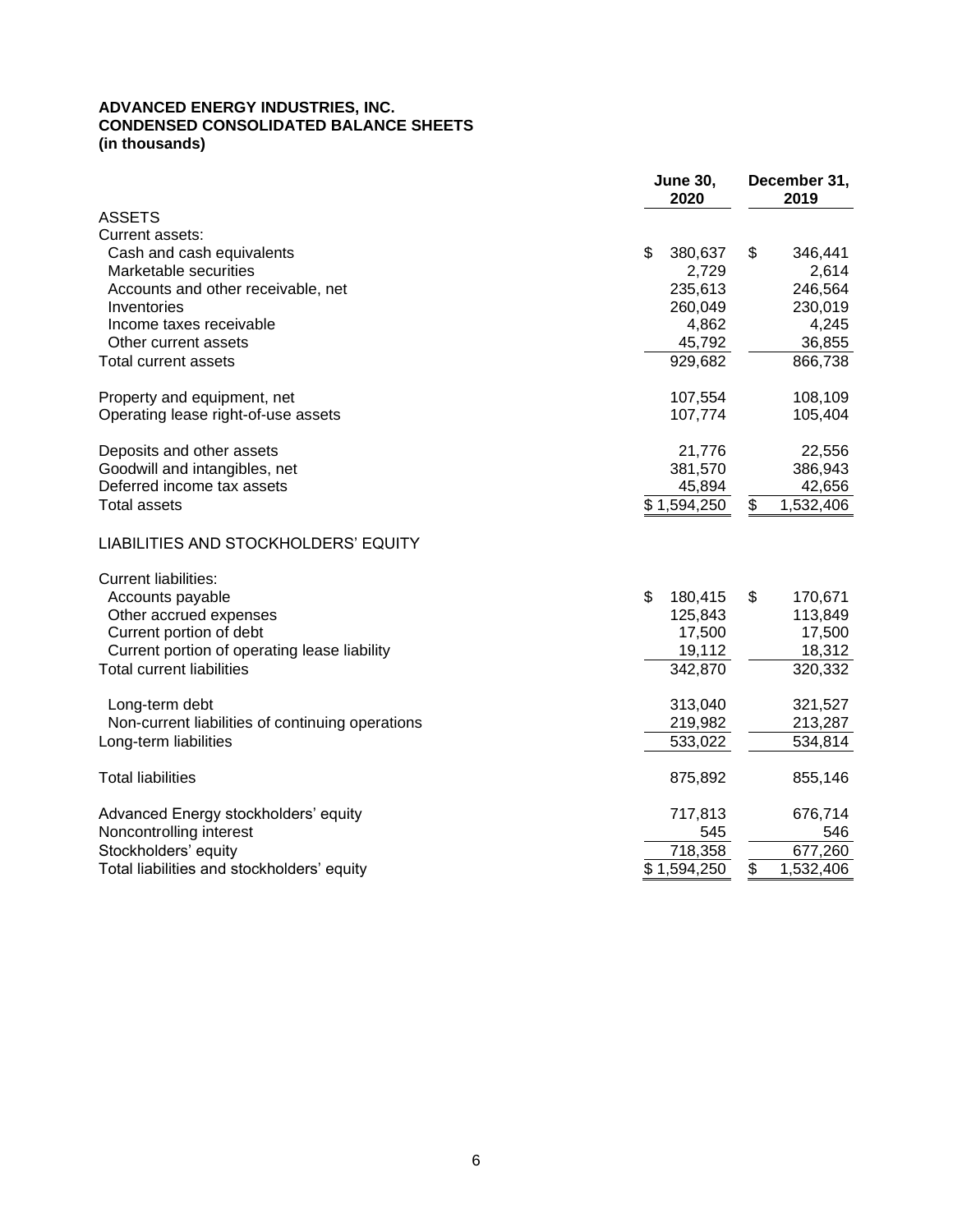#### **ADVANCED ENERGY INDUSTRIES, INC. CONDENSED CONSOLIDATED STATEMENT OF CASH FLOWS (in thousands)**

|                                                                                      | Six Months Ended June 30, |           |    |           |  |  |
|--------------------------------------------------------------------------------------|---------------------------|-----------|----|-----------|--|--|
|                                                                                      |                           | 2020      |    | 2019      |  |  |
| <b>CASH FLOWS FROM OPERATING ACTIVITIES:</b>                                         |                           |           |    |           |  |  |
| Net income                                                                           | \$                        | 47,206    | \$ | 47,075    |  |  |
| Loss from discontinued operations, net of income taxes                               |                           | (471)     |    | 8,315     |  |  |
| Income from continuing operations, net of income taxes                               |                           | 47,677    |    | 38,760    |  |  |
| Adjustments to reconcile net income to net cash provided by operating<br>activities: |                           |           |    |           |  |  |
| Depreciation and amortization                                                        |                           | 23,196    |    | 8,396     |  |  |
| Stock-based compensation expense                                                     |                           | 5,885     |    | 4,136     |  |  |
| Provision (benefit) for deferred income taxes                                        |                           | (1, 439)  |    | 4,509     |  |  |
| Gain on sale of central inverter service business                                    |                           |           |    | (14, 804) |  |  |
| Discount on notes receivable                                                         |                           | 721       |    |           |  |  |
| Net loss on disposal of assets                                                       |                           | 231       |    | 90        |  |  |
| Changes in operating assets and liabilities, net of assets acquired                  |                           | (8,711)   |    | (22, 757) |  |  |
| Net cash provided by operating activities from continuing operations                 |                           | 67,560    |    | 18,330    |  |  |
| Net cash used in operating activities from discontinued operations                   |                           | (586)     |    | (1, 914)  |  |  |
| Net cash provided by operating activities                                            |                           | 66,974    |    | 16,416    |  |  |
| <b>CASH FLOWS FROM INVESTING ACTIVITIES:</b>                                         |                           |           |    |           |  |  |
| Purchases of marketable securities                                                   |                           | (167)     |    |           |  |  |
| Proceeds from sale of property and equipment                                         |                           | 69        |    | 1,742     |  |  |
| Issuance of notes receivable                                                         |                           | (1,000)   |    | (2,800)   |  |  |
| Purchases of property and equipment                                                  |                           | (13, 391) |    | (8,866)   |  |  |
| Net cash used in investing activities from continuing operations                     |                           | (14, 489) |    | (9,924)   |  |  |
| Net cash used in investing activities from discontinued operations                   |                           |           |    |           |  |  |
| Net cash used in investing activities                                                |                           | (14, 489) |    | (9,924)   |  |  |
| <b>CASH FLOWS FROM FINANCING ACTIVITIES:</b>                                         |                           |           |    |           |  |  |
| Payments on long-term borrowings                                                     |                           | (8,750)   |    |           |  |  |
| Purchase and retirement of common stock                                              |                           | (7, 248)  |    |           |  |  |
| Net payments related to stock-based award activities                                 |                           | (1, 392)  |    | (1,042)   |  |  |
| Net cash used in financing activities from continuing operations                     |                           | (17, 390) |    | (1,042)   |  |  |
| Net cash used in financing activities from discontinued operations                   |                           |           |    |           |  |  |
| Net cash used in financing activities                                                |                           | (17, 390) |    | (1,042)   |  |  |
| <b>EFFECT OF CURRENCY TRANSLATION ON CASH</b>                                        |                           | (899)     |    | (932)     |  |  |
| <b>INCREASE IN CASH AND CASH EQUIVALENTS</b>                                         |                           | 34,196    |    | 4,518     |  |  |
| CASH AND CASH EQUIVALENTS, beginning of period                                       |                           | 346,441   |    | 354,552   |  |  |
| CASH AND CASH EQUIVALENTS, end of period                                             |                           | 380,637   |    | 359,070   |  |  |
| Less cash and cash equivalents from discontinued operations                          |                           |           |    |           |  |  |
| CASH AND CASH EQUIVALENTS FROM CONTINUING OPERATIONS,                                |                           |           |    |           |  |  |
| end of period                                                                        | \$                        | 380,637   | \$ | 359,070   |  |  |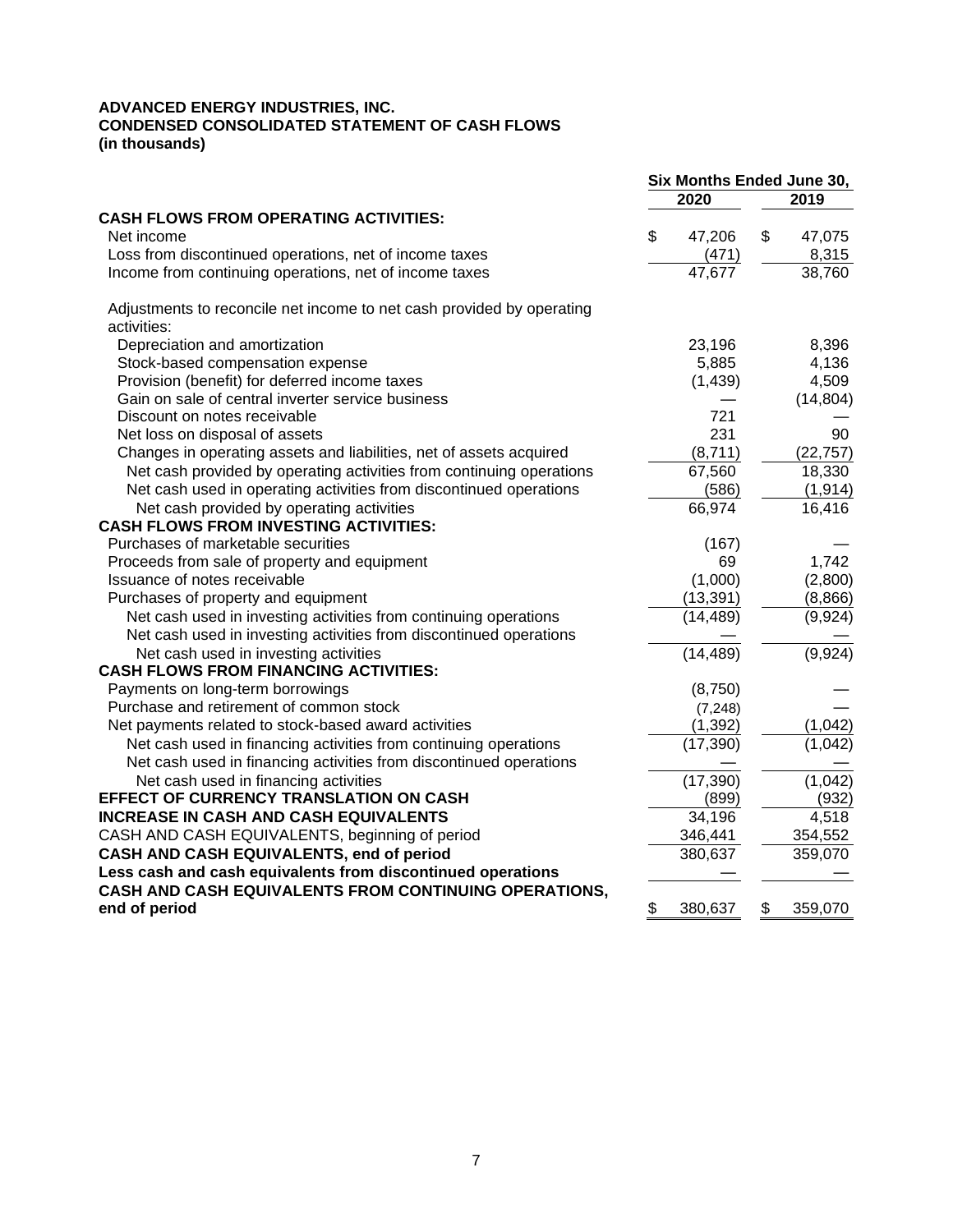#### **ADVANCED ENERGY INDUSTRIES, INC. SUPPLEMENTAL INFORMATION (UNAUDITED) (in thousands)**

| <b>Net Sales by Product Line</b> | <b>Six Months Ended</b> |                 |           |           |                 |
|----------------------------------|-------------------------|-----------------|-----------|-----------|-----------------|
|                                  |                         | <b>June 30,</b> | March 31. |           | <b>June 30.</b> |
|                                  | 2020                    | 2019            |           | 2020      | 2019            |
| Semiconductor Equipment          | \$145,424               | 90,058          | \$133,625 | \$279,049 | \$181,495       |
| Industrial & Medical             | 70.886                  | 44.752          | 61.979    | 132.865   | 94.058          |
| Data Center Computing            | 83.316                  |                 | 86.183    | 169,499   |                 |
| Telecom & Networking             | 40,254                  |                 | 33,669    | 73.923    |                 |
| Total                            | \$339,880               | 134,810         | \$315,456 | \$655,336 | \$275,553       |

| <b>Net Sales by Geographic Region</b> |           |                 | <b>Three Months Ended</b> | <b>Six Months Ended</b> |           |                 |  |
|---------------------------------------|-----------|-----------------|---------------------------|-------------------------|-----------|-----------------|--|
|                                       |           | <b>June 30.</b> |                           | March 31,               |           | <b>June 30.</b> |  |
|                                       | 2020      |                 | 2019                      | 2020                    | 2020      | 2019            |  |
| North America                         | \$149,760 |                 | 61,393                    | 164,331<br>\$.          | \$314,091 | \$119,899       |  |
| Asia                                  | 170.753   |                 | 50,962                    | 110,975                 | 281,728   | 109,397         |  |
| Europe                                | 19.048    |                 | 22,092                    | 39.136                  | 58.184    | 45,518          |  |
| <b>Other Countries</b>                | 319       |                 | 363                       | 1.014                   | 1,333     | 739             |  |
| Total                                 | \$339,880 |                 | \$134,810                 | \$315,456               | \$655,336 | \$275,553       |  |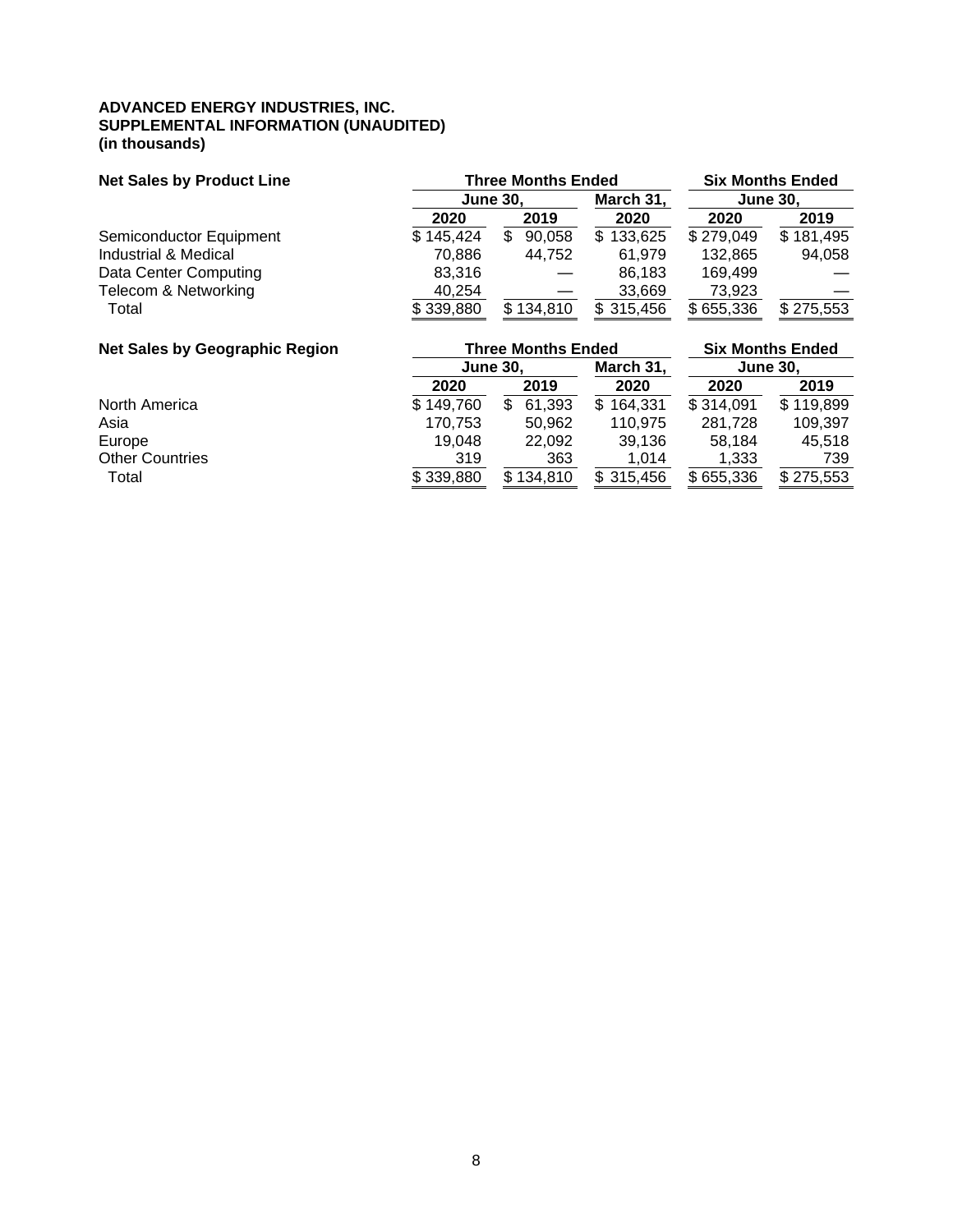#### **ADVANCED ENERGY INDUSTRIES, INC. SELECTED OTHER DATA (UNAUDITED) (in thousands)**

# **Reconciliation of Non-GAAP measure operating expenses and operating**

| income, excluding certain items             |                 | <b>Three Months Ended</b> | <b>Six Months Ended</b> |                 |              |  |  |
|---------------------------------------------|-----------------|---------------------------|-------------------------|-----------------|--------------|--|--|
|                                             | <b>June 30,</b> |                           | March 31,               | <b>June 30,</b> |              |  |  |
|                                             | 2020            | 2019                      | 2020                    | 2020            | 2019         |  |  |
| Gross profit from continuing operations, as |                 |                           |                         |                 |              |  |  |
| reported                                    | \$130,304       | \$64,126                  | \$112,231               | \$242,535       | \$129,866    |  |  |
| Adjustments to gross profit:                |                 |                           |                         |                 |              |  |  |
| Stock-based compensation                    | 156             | 55                        | 222                     | 378             | 288          |  |  |
| Facility expansion, relocation costs and    |                 |                           |                         |                 |              |  |  |
| other                                       | 970             | 150                       | 1,543                   | 2,513           | 320          |  |  |
| Acquisition-related costs                   | 215             |                           | 5,141                   | 5,356           |              |  |  |
| Non-GAAP gross profit                       | 131,645         | 64,331                    | 119,137                 | 250,782         | 130,474      |  |  |
| Non-GAAP gross margin                       | 38.7%           | 47.7%                     | 37.8%                   | 38.3%           | 47.3%        |  |  |
| Operating expenses from continuing          |                 |                           |                         |                 |              |  |  |
| operations, as reported                     | 94,828          | 53,121                    | 86,423                  | 181,251         | 107,070      |  |  |
| Adjustments:                                |                 |                           |                         |                 |              |  |  |
| Amortization of intangible assets           | (5,009)         | (1, 874)                  | (5,006)                 | (10, 015)       | (3, 847)     |  |  |
| Stock-based compensation                    | (2,681)         | (883)                     | (2,826)                 | (5,507)         | (3,848)      |  |  |
| Acquisition-related costs                   | (2,978)         | (1,531)                   | (2, 405)                | (5, 383)        | (3,042)      |  |  |
| Facility expansion, relocation costs and    |                 |                           |                         |                 |              |  |  |
| other                                       | (539)           |                           | (816)                   | (1, 355)        | (74)         |  |  |
| Restructuring charges                       | (5,790)         | (1,795)                   | (656)                   | (6,446)         | (3, 468)     |  |  |
| Non-GAAP operating expenses                 | 77,831          | 47,038                    | 74,714                  | 152,545         | 92,791       |  |  |
| Non-GAAP operating income                   | 53,814<br>\$.   | \$17,293                  | \$<br>44,423            | \$<br>98,237    | \$<br>37,683 |  |  |
| Non-GAAP operating margin                   | 15.8%           | 12.8%                     | 14.1%                   | 15.0%           | 13.7%        |  |  |

# **Reconciliation of Non-GAAP measure -**

| income excluding certain items               |          | <b>Three Months Ended</b> | <b>Six Months Ended</b> |                 |               |  |  |
|----------------------------------------------|----------|---------------------------|-------------------------|-----------------|---------------|--|--|
|                                              |          | <b>June 30,</b>           | March 31,               | <b>June 30,</b> |               |  |  |
|                                              | 2020     | 2019                      | 2020                    | 2020            | 2019          |  |  |
| Income from continuing operations, less      |          |                           |                         |                 |               |  |  |
| noncontrolling interest, net of income taxes | \$29,295 | 23,362<br>\$.             | \$<br>18,383            | \$47,678        | 38,741<br>\$. |  |  |
| Adjustments:                                 |          |                           |                         |                 |               |  |  |
| Amortization of intangible assets            | 5,009    | 1,874                     | 5,006                   | 10,015          | 3,847         |  |  |
| Acquisition-related costs                    | 3,193    | 1,531                     | 7,546                   | 10,739          | 3,042         |  |  |
| Facility expansion, relocation costs and     |          |                           |                         |                 |               |  |  |
| other                                        | 1.509    | 150                       | 2,359                   | 3,868           | 394           |  |  |
| Restructuring charges                        | 5,790    | 1,795                     | 656                     | 6,446           | 3,468         |  |  |
| Unrealized foreign currency (gain) loss      | 1,058    |                           |                         | 1,058           |               |  |  |
| Central inverter services business sale      |          | (14, 804)                 |                         |                 | (14, 804)     |  |  |
| Tax effect of Non-GAAP adjustments           | (2,595)  | 2,536                     | (1,370)                 | (3,965)         | 1,685         |  |  |
| Non-GAAP income, net of income taxes,        |          |                           |                         |                 |               |  |  |
| excluding stock-based compensation           | 43,259   | 16.444                    | 32,580                  | 75,839          | 36,373        |  |  |
| Stock-based compensation, net of taxes       | 2,170    | 722                       | 2,363                   | 4,533           | 3,185         |  |  |
| Non-GAAP income, net of income taxes         | \$45,429 | 17,166<br>S               | \$<br>34,943            | \$80,372        | \$<br>39,558  |  |  |